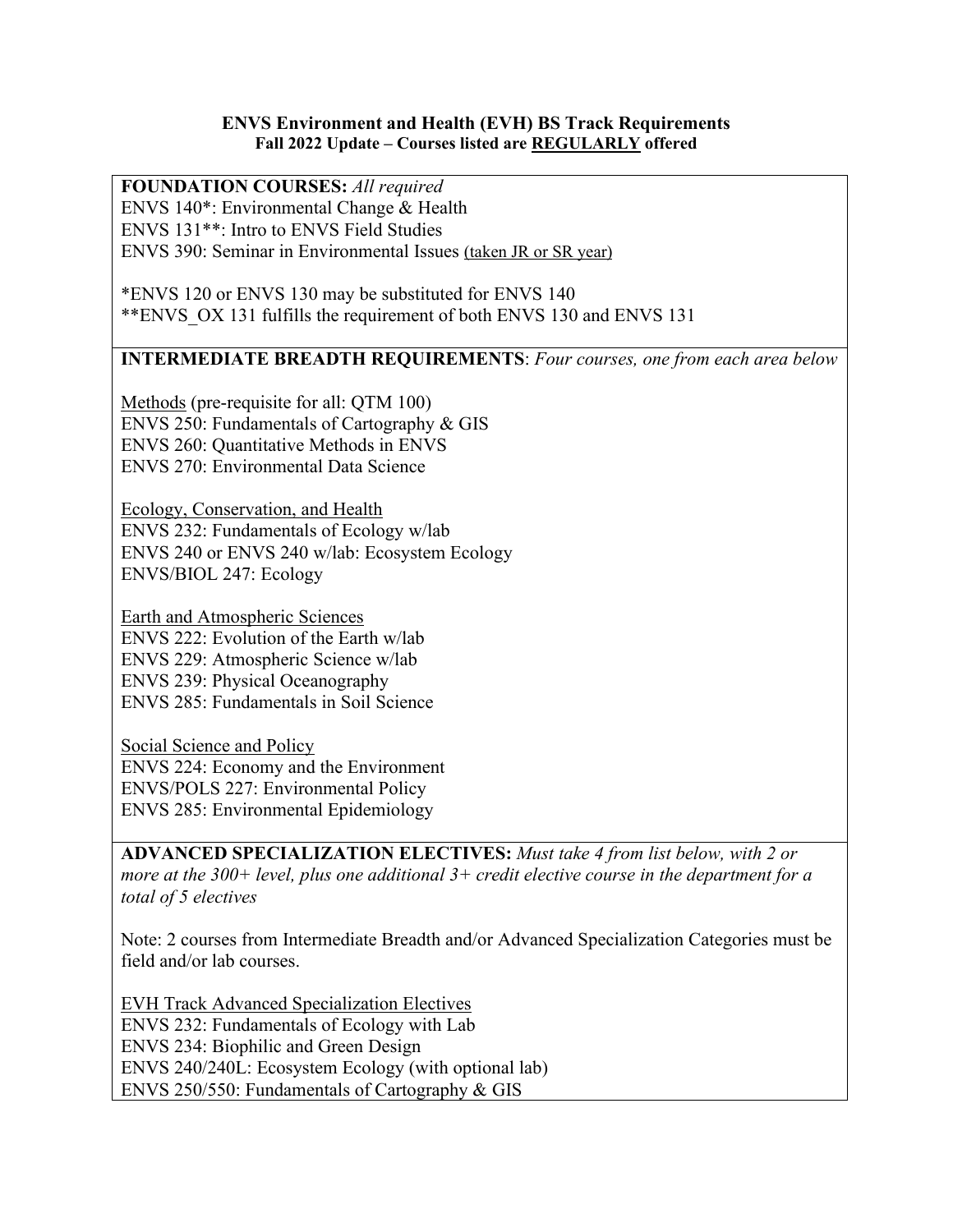ENVS 255W: Environmental Communication ENVS 260: Quantitative Methods in ENVS ENVS 270: Environmental Data Science ENVS 323: Sustainable Food Systems ENVS 328: Intro to Atmospheric Chemistry ENVS 345: Conservation Biology ENVS 359/559: Ecology & Evolution of Disease ENVS 366: Population Ecology ENVS 365: Urban Geography ENVS 459/569: Urban Ecology & Development ENVS 483/583: Spatial Analysis in Disease Ecology

*Pre-approved Special Topics:* Biogeochemistry and Env Health, Perspectives on the Anthropocene, Environmental Epidemiology, Vector Ecology and Control

*Other special topics, study abroad, or 3-credit ENVS 399 courses may count for advanced specialization options with prior approval*

**INDEPENDENT STUDY REQUIREMENT:** *Choose one, must be at least 4 credit hours*

ENVS 491: Environmental Sciences Practicum

ENVS 494: Individual Research

ENVS 495: Honors Research

ENVS 497: Undergraduate Internship

ENVS 498: Individual Directed Reading

ENVS 499: Advanced Independent Research

**CAPSTONE REQUIREMENT:** *1 credit course in final semester* ENVS 490: ENVS Senior Capstone Portfolio